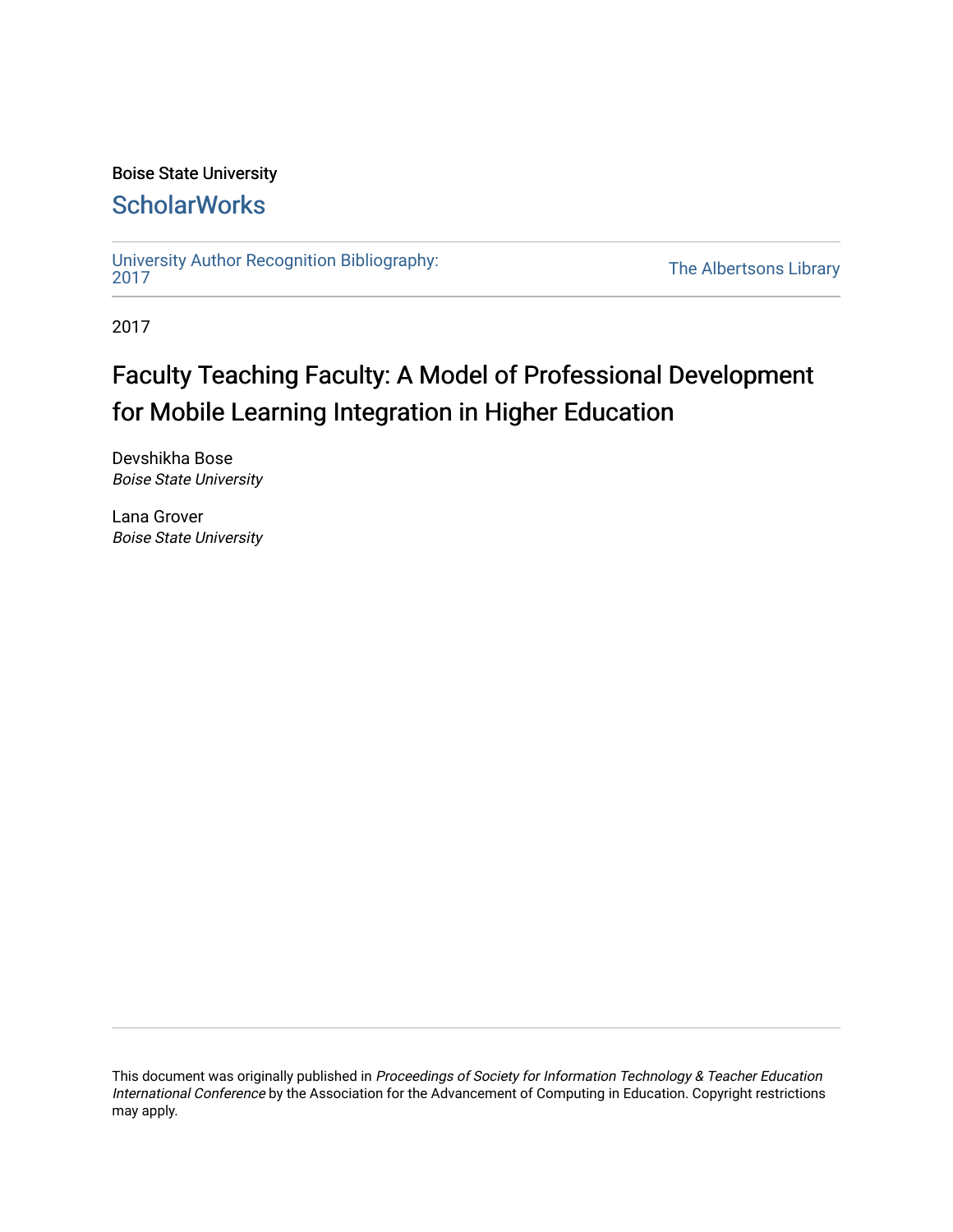# **Faculty Teaching Faculty: A Model of Professional Development for Mobile Learning Integration in Higher Education**

Devshikha Bose Instructional Design Consultant, Instructional Design and Educational Assessment (IDEA) Boise State University, ID, USA [devshikhabose@boisestate.edu](mailto:devshikhabose@boisestate.edu)

Lana Grover Senior Instructional Design Consultant, Instructional Design and Educational Assessment (IDEA) Boise State University, ID, USA [lanagrover@boisestate.edu](mailto:lanagrover@boisestate.edu)

**Abstract**: The purpose of this study was to document faculty perceptions on the impact of an instructional designer supported, faculty peer instruction model of professional development. The aim of the study was to identify how this faculty development model impacts course design, assessment strategies, and the integration of mobile technology in teaching and learning. Data was collected during a three-day mobile learning, professional development program, via pre and post survey and a focus group meeting. Results indicate that faculty benefited positively from their experience. Faculty reported that they learned methods for integrating mobile learning into their course design and gained knowledge of assessment strategies to measure student learning. Limitations of this study are noted and recommendations have been provided which may be useful to both faculty professional developers as well as instructors seeking to improve their teaching and learning.

#### **Introduction**

Faculty peer mentoring has been found to be useful in various aspects of faculty professional development like new faculty individual and collective scholarship productivity (Jacelon, 2003). A supportive learning environment often made available through a peer mentoring situation, can lead to sense of personal transformation and empowerment in some faculty members (Pololi, Knight, Dennis, & Frankel, 2002) while for others it may help improve instruction (Harnish & Wild, 1993).

# **Background**

Even though there have been many studies documenting the role of peer mentoring across semester or year-long programs, the researcher did not find studies demonstrating the impact of faculty peer mentoring in short-term mentoring programs, where more experienced faculty mentor less experienced ones. Moreover, the impact of shortterm faculty peer mentoring supported by professional staff has not been studied, especially when it concerns the use of educational technology in teaching and learning. The IDEA (Instructional Design and Educational Assessment (IDEA) shop, which is a unit working under the Center for Teaching and Learning at Boise State University, holds an annual three-day Mobile Learning Summer Institute (MLSI), to provide professional development to faculty interested in integrating mobile technologies for teaching and learning, into their courses. The learning in this institute occurs through the use of a professional development model, wherein faculty learn from each other, supported by professional staff (instructional designers and other educational technology specialists). During the course of the three-day training institute, faculty mentors (typically advanced and experienced users of mobile technologies for learning) presented to attendees, proven strategies and methods for successful mobile device integration. Mentors also delivered a series of breakout sessions that provided hands-on training on a variety of mobile applications.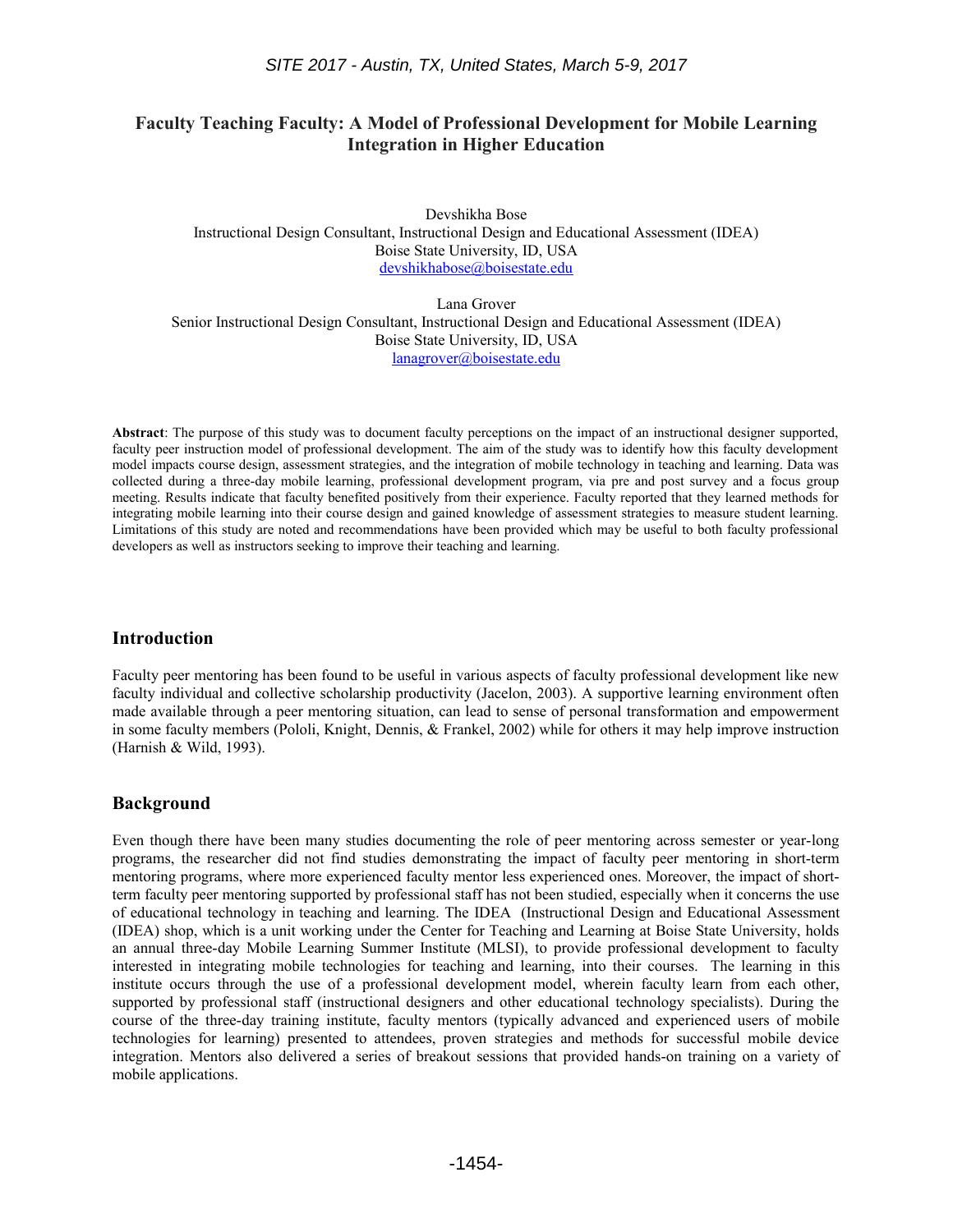Historically, many faculty completing the MLSI, choose to participate in more long-term professional development opportunities provided by the IDEA shop, namely the semester long Mobile Scholars Programs (Levels 1.0, 2.0, and 3.0). As a benefit for participating in the MLSI, faculty received an iPad for educational use. However, faculty were not paid to participate in the MLSI or the accompanying study.

# **Method**

The purpose of this study is to document faculty perceptions of a professional development model, which is delivered through faculty peer instruction and supported by instructional design professionals. The goal is to know how this approach to faculty development can affect course design, assessment strategies, and the integration of mobile technology in teaching and learning. Also, MLSI participant experiences, as documented in this study, will be used to provide recommendations for best practices/the potentialities of using an instructional designer supported faculty peer instruction model of professional development. The following research questions guided this study:

#### **Research Question(s):**

1. How does an instructional designer supported, faculty peer instruction model of professional development, impact course design, as measured by the qualitative analysis of responses to an electronic survey and focus group meeting? 2. How does an instructional designer supported, faculty peer instruction model of professional development, impact assessment strategies, as measured by the qualitative analysis of responses to an electronic survey and focus group meeting?

3. How does an instructional designer supported, faculty peer instruction model of professional development, impact integration of mobile learning in faculty teaching and learning**,** as measured by the qualitative analysis of responses to an electronic survey and focus group meeting?

It was hypothesized that as a result of having the instructional designer supported, faculty peer instruction model of professional development, experience at the MLSI, faculty will report:

- 1. Knowledge of improved ways to integrate mobile learning in their course design.
- 2. Knowledge of improved strategies for assessment of student learning.
- 3. Knowledge of improved ways to integrate mobile learning in their teaching and learning.

Participants in this study consisted of faculty selected to take part in a three-day mobile learning faculty professional development institute (Mobile Learning Institute 2016) delivered by the IDEA shop. The call for MLSI applications was posted in mid-Spring 2016 with final selections made and acceptance notifications delivered by mid April. Faculty appointments of the attendees included 3 (20%) adjunct instructors, 3 (20%) lecturers, 1 clinical instructor (7%), 5 (33%) tenure-track instructors, and 2 (13%) tenured instructors. There was also 1 (7%) professional staff attendee. Years of teaching experience, collectively from attendees, ranged from one year to twenty five years. Attendees' prior experience using mobile technologies ranged from novice to advanced levels. Fifteen faculty members were selected to participate in the MLSI. Faculty development training was delivered to all MLSI attendees, irrespective of whether they agreed to participate in the research study or completed the data collection instruments.

Faculty participating in the Mobile Learning Institute, attended three days of faculty development training, delivered by their peer faculty and instructional designers from the IDEA shop. Participating in the provided training was a requirement of the MLSI and was mandatory, irrespective of participation in the research study. Participants of the study, were sent emails (containing links to the surveys) asking them to complete electronic pre and post surveys (qualtrics.com based). Each electronic survey took approximately 10 minutes to complete. The post MLSI focus group meeting took approximately 30 minutes to complete. Fifteen (100%) participants responded to the pre-MLSI survey, and 11 (73%) responded to the post-MLSI survey. There were 7 (47%) participants at the post MLSI focus group meeting. While the pre and post-MLSI surveys contained similar questions, the post-MLSI survey contained 10 (45%) additional questions, since the latter were deemed to be more appropriate towards gathering data in the post MLSI stage.

#### **Results**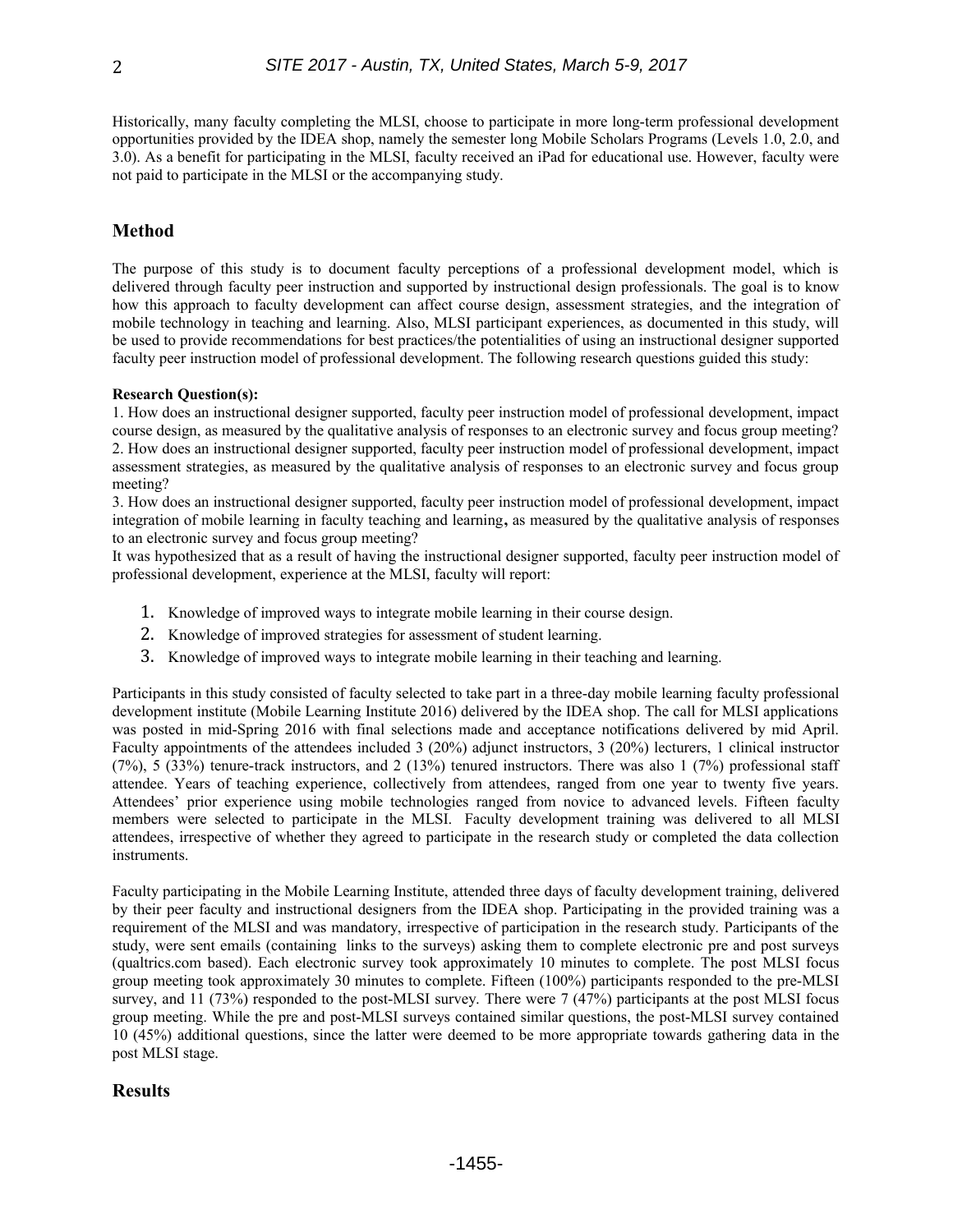The results of our study are addressed below. We have separated the results by our research questions (RQ) and then by emergent themes.

RQ1: How does an instructional designer supported, faculty peer instruction model of professional development, impact course design, as measured by the qualitative analysis of responses to an electronic survey and focus group meeting?

When asked about how the instructional designer supported, faculty peer instructor model of professional development, impacted course design, ten themes emerged. Each of these themes are summarized below:

*Theme 1: Meeting learning outcomes.* In the pre-MLSI survey, only 33% of participants indicated that they had reflected on how learning objectives, activities, and assessments can be completed using mobile devices and apps. While in the post-MLSI survey, 100% of participants indicated that they had now reflected on how learning objectives, activities, and assessments can be completed using mobile devices and apps

*Theme 2: Understanding the pedagogical applications of mobile devices and use of apps.* **Ninety two percent of** the post-MLSI survey respondents reported that by attending the MLSI, they attained moderately effective or very effective levels of learning regarding the pedagogical applications of mobile devices in course design. A 100% of the post-MLSI survey respondents also reported that they had attained moderately effective or very effective levels of learning regarding the pedagogical uses of new and/familiar mobile apps.

*Theme 3: Using mobile devices to design unique cross-disciplinary and service learning opportunities for students.* While before attending the MLSI, only 27% of the participants agreed or strongly agreed that they had reflected on how to use mobile devices to design unique cross-disciplinary and service learning creation opportunities for their students, after attending the MLSI that percentage rose up to 91%.

*Theme 4: Incorporate active learning techniques.* The pre-MLSI survey indicated that while only 40% of the participants reflected on ways to incorporate active learning techniques in combination with mobile apps to achieve course objectives, after attending the MLSI, 100% indicated that they now reflected on the same.

*Theme 5: Team based activities.* While the pre-MLSI survey indicated that only 20% of the participants had reflected on how team based activities in their courses can be completed using mobile devices/apps, the post MLSI survey indicated that 91% of the participants had now done that same reflection.

*Theme 6: Scaffolding and motivation.* One instructor explored emerging mobile applications that could be used to create in-text callouts, guiding students through a document and thus scaffolding their learning. Another instructor planned to use the iMovie app to create a introduction trailer for her course. The custom trailer was designed to engage students by highlighting the course content and instructor, thus increase student motivation to take the class.

*Theme 7: Peer feedback.* A teacher education program instructor mentioned that she would ask students to use an iPad to record their student teaching and then share it with peers in a group to gather peer feedback on their teaching practice.

*Theme 8: Increase instructor-student and student-student communication/interaction.* Instructor-student communication may also increase since in the pre-MLSI survey, only 33% of the participants indicated that they were familiar with anytime, anywhere, communication apps like Google Hangouts. While the post-MLSI survey indicated that 91% of the MLSI attendees now knew how to communicate using the same types of apps. Others talked about using mobile devices and apps, like Notability, to have students complete group work and to easily provide access to electronic feedback. While the pre-MLSI survey indicated that only 13% of the participants were familiar with the use of interactive note-taking apps like Evernote, Notability, and Paperport Notes, the post-MLSI indicated that 73% of the participants now had basic knowledge of how to facilitate interactive note-taking using such apps.

*Theme 9: Assignment design.* When asked whether participants had reflected on how to design assignments, which can be completed, both manually as well as digitally (enabling students who don't have access to technology to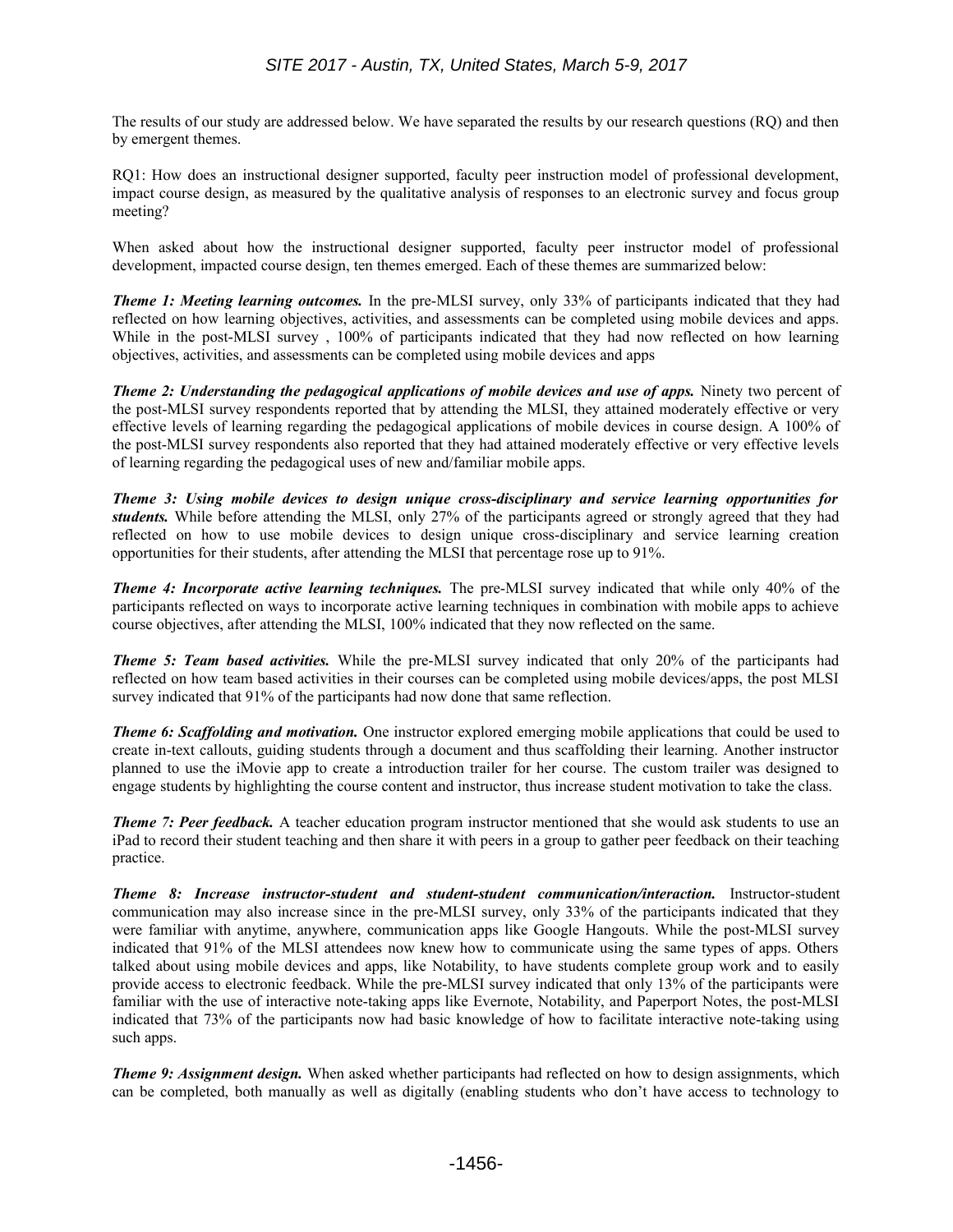continue to learn), only 33% of the participants in the pre-MLSI survey either agreed or strongly agreed. After attending the MLSI, that percentage rose up to 45%.

*Theme 10: Content creation.* One instructor indicated her desire to create original content by using mobile devices to create asynchronous listening exercises for a language learning course.

RQ2: How does an instructional designer supported, faculty peer instruction model of professional development, impact assessment strategies, as measured by the qualitative analysis of responses to an electronic survey and focus group meeting?

When asked how does an instructional designer supported, faculty peer instruction model of professional development, impacted assessment strategies, four themes emerged, which are summarized below:

*Theme 1: Quicker grading.* Before attending the MLSI, only 53% of the instructors were familiar with the Blackboard Mobile and Blackboard Grader apps, after attending the MLSI, 82% of the instructors indicated that they were now familiar with the same apps.

*Theme 2: Formative feedback.* An English instructor mentioned that she wanted to use the iPad to provide students with formative, audio-recorded feedback, on their writing drafts. She also commented that she would like to use an interactive presentation app, like Nearpod, to increase class interaction and student response.

*Theme 3: Formative assessment.* As indicated by the pre-MLSI survey, none of the participants had basic knowledge on how to conduct formative assessment using apps like Socrative. After attending the MLSI, 73% of the attendees agreed or strongly agreed to having that knowledge.

*Theme 4: Student response systems.* Before attending the MLSI, only 13% of the participants indicated that they had basic knowledge of how to enable student-instructor interaction using student response apps like Reef and Poll Everywhere. After attending the MLSI, 82% indicated knowledge of these apps.

RQ3: How does an instructional designer supported, faculty peer instruction model of professional development, impact integration of mobile learning in faculty teaching and learning, as measured by the qualitative analysis of responses to an electronic survey and focus group meeting?

When asked about how the instructional designer supported, faculty peer instructor model of professional development, impacted integration of mobile learning in faculty teaching and learning, four themes emerged. Each of these themes are summarized below:

*Theme 1: Peer faculty and instructional designer facilitated learning.* **A 100% of the survey respondents reported** having higher levels of knowledge pertaining to how their peer faculty use mobile devices in their classroom. Participants reported that it was helpful to learn about both the successes and failures of fellow faculty who have used mobile learning and devices in their teaching and learning. Actual examples of mobile device use in the classroom, was a more powerful learning experience than just hearing about the potential pedagogic benefits of mobile learning. A faculty reported that the MLSI was a common meeting ground where faculty from various disciplines presented on their mobile teaching and learning experiences, and this provided a more interdisciplinary perspective than just hearing from colleagues from a home or one specific department.

*Theme 2: Plans for integrating mobile learning and devices in teaching and learning.* One instructor mentioned that she really liked how the use of mobile devices can untether the instructor from the classroom podium. This is useful when the classroom physical space is not suited for student-student and instructor-student interaction. While in the pre-MLSI survey, only 13% of the participants indicated that they had basic knowledge of interactive presentation apps like Solstice, Haiku Deck, Keynote, Adobe Slate, Adobe Voice, and Nearpod, that percentage increased to 91% after attending the MLSI. Basic knowledge of mobile apps, like Celly, which can facilitate social interaction in and outside of the classroom, was reportedly increased from 33% in the pre-MLSI survey to 100% in the post-MLSI survey.

The MLSI provided one instructor the chance to think about different learning styles and how technology can facilitate multi-modal learning. An instructor mentioned that having an subject matter doctoral degree often does not

-1457-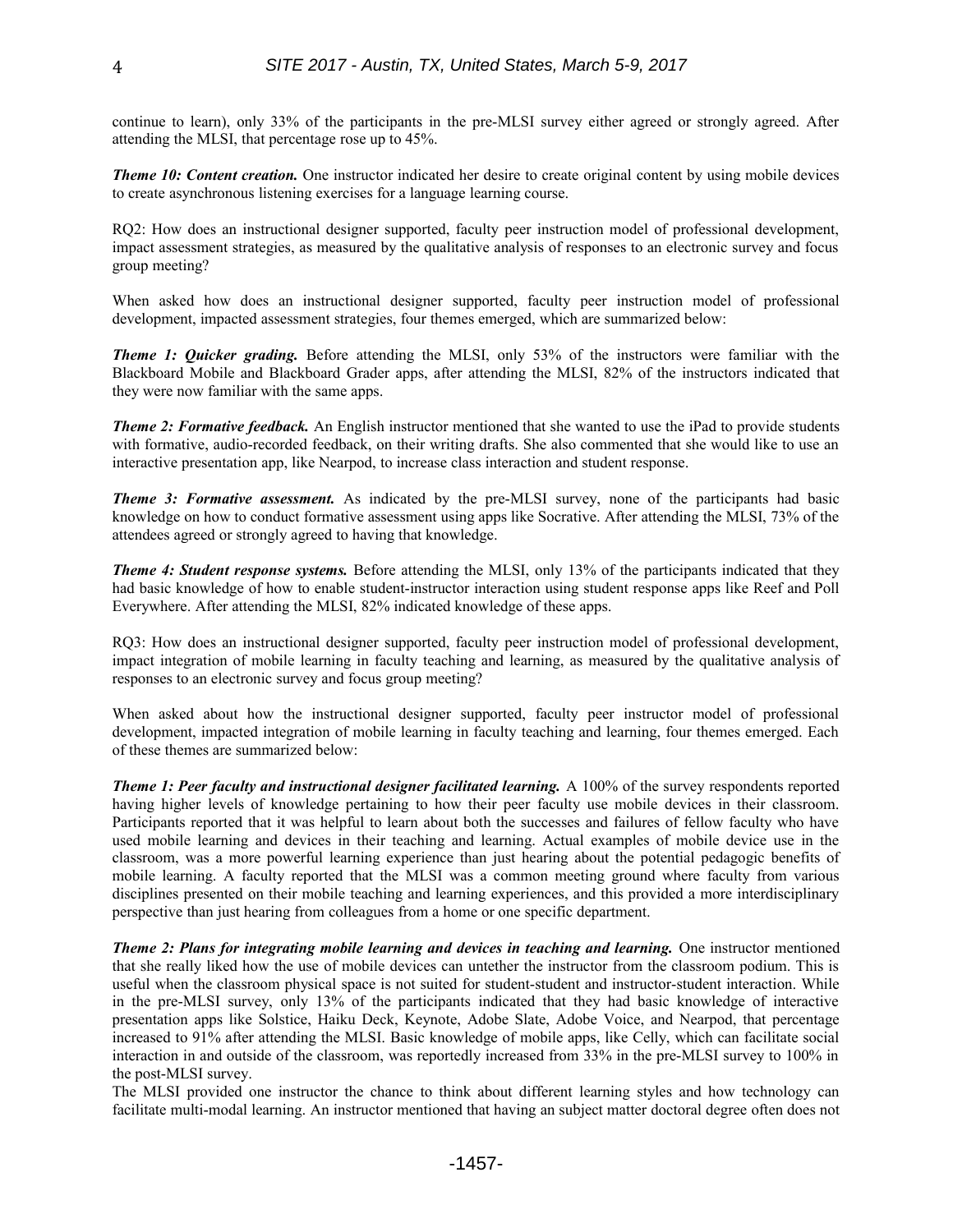prepare instructors to be good teachers. Professional development opportunities like the MLSI offer much needed training for faculty, in pedagogy and technology integration in teaching and learning.

*Theme 3: Impact on student learning.* Instructors reported that attending the MLSI helped them to think about teaching and how the use of technology can make learning a fun and engaging experience for students. Using and experimenting with various types of technology at the MLSI has made instructors open to implementing them in the classroom. Instructors were also confident that use of technology in the class would prepare students to use and learn new technologies at their workplaces. Some instructors acknowledged that technology use could require a learning curve. They also felt it was important to teach students troubleshooting techniques when technology use did not go according to plan. An instructor mentioned that selected math apps have the potential to make concepts in geometry more clear for students. Another instructor mentioned that it is important not to overload students with too many applications or devices since that will create a cognitive load and hamper learning. Generally, instructors felt that working with a small number of basic apps is a good place to start.

*Theme 4: Sharing learning with peers and larger campus community.* Over 90% percent of the survey participants indicated that they would like to share/pass on their learning from the MLSI with their department colleagues who teach similar courses.

## **Discussion**

The results of our inquiry show that the majority of faculty who participated in the instructional designer supported, faculty peer instruction model of professional development, in the MLSI, reported that they benefited positively from their experience. Knowledge of how their peer faculty used mobile devices in their own classrooms was useful. Specifically, it was helpful to learn about both the successes and failures of fellow faculty who have used mobile learning and devices in their teaching and learning. Actual examples of mobile device use in the classroom was identified as a more powerful learning experience than just hearing about the potential pedagogic benefits of mobile learning. Faculty reported knowledge gains in the areas of mobile learning integration, course design, active learning techniques, and strategies for assessment.

However, this study had several limitations. One limitation of the study was the small sample size. The study also included participants who may have a bias, based on their previous interest in learning how to integrate mobile technology, as indicated by their choice of applying to attend the MLSI. A larger number of participants completed the pre-MLSI survey as compared to the post-MLSI survey and only 7 (47%) participants attended the focus group meeting. No follow up survey was done with the participants to know whether they have actually implemented/used their learning at the MLSI, in their actual teaching.

#### **Recommendations for Professional Development Best Practices**

Based on the results of this study, we have identified some implications for practice. These implications can be beneficial to both faculty developers as well as faculty aiming to use mobile learning strategies and technology in their teaching and learning. The following recommendations have emerged from our study:

- Faculty might find it helpful to learn about both the successes and failures of fellow faculty who have used mobile learning and devices in their teaching and learning.
- Actual examples of mobile device use in the classroom, is often a more powerful learning experience than just hearing about the potential pedagogic benefits of mobile learning.
- Faculty might find it useful to hear interdisciplinary, rather than department exclusive, perspectives on technology and pedagogy integration.
- Often, a disciplinary doctoral degree does not prepare faculty to be good instructors, therefore professional development with a focus on pedagogy is essential.
- Professional development opportunities that focus on educational technology integration may provide instructors with rich opportunities to think about different learning styles and how technology can facilitate multi-modal learning.